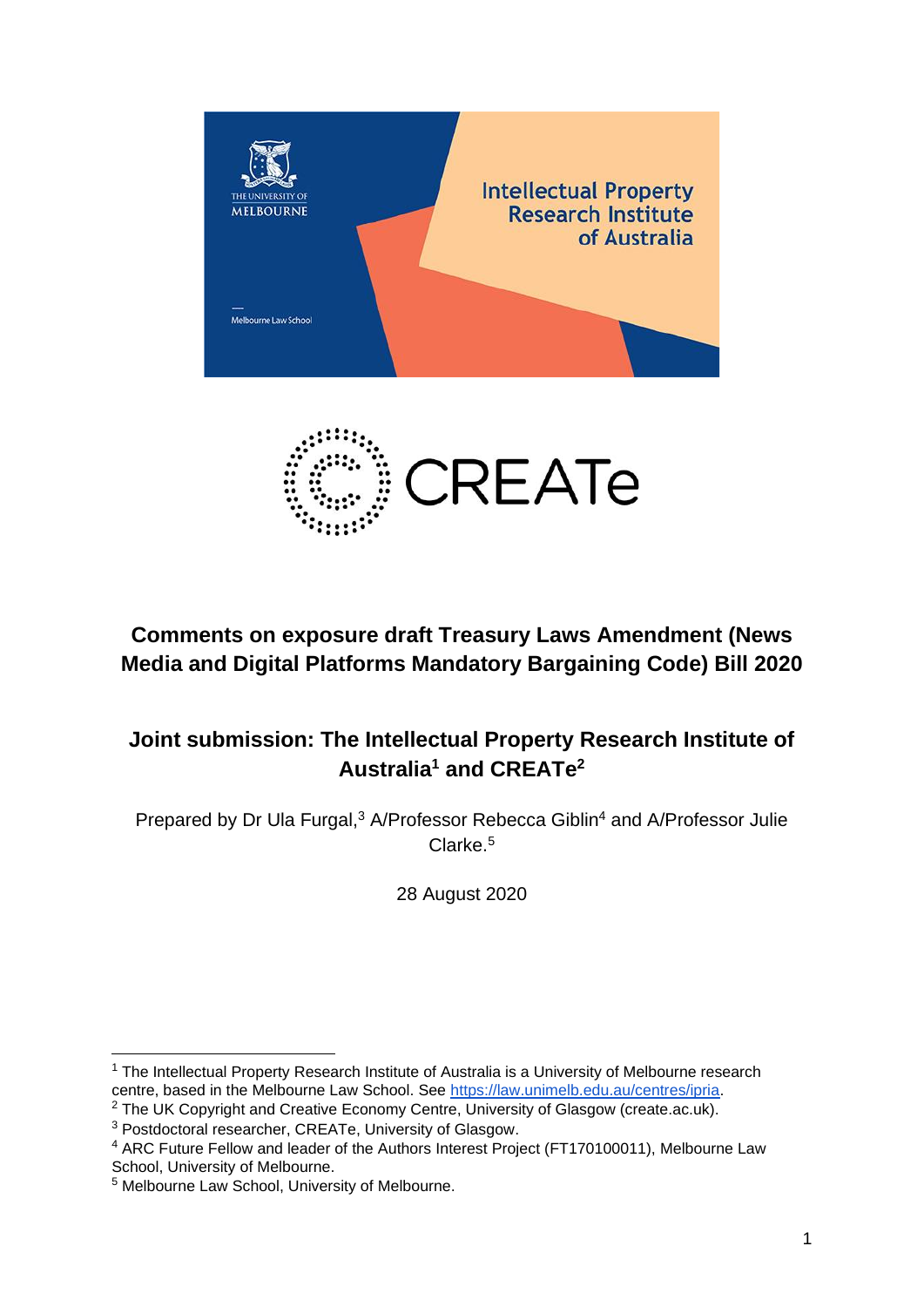Thank you for the opportunity to comment on the exposure draft of the News Media and Digital Platforms Mandatory Bargaining Code ('the Code').

We are broadly supportive of the Commission's recommendations. In particular, we support the targeted approach of singling out dominant digital platforms (Google and Facebook at first instance) for special treatment, which has less potential for unanticipated collateral damage than the broader definition of an information society service provider adopted by the EU with its press publishers' right. We also commend the use of final price arbitration which we consider likely to result in faster and more cost-effective outcomes than traditional commercial arbitration. Due to the fastchanging nature of the market, we think the current proposal that the arbitration will only result in agreements for one year is crucial to promoting fair outcomes and should certainly be maintained in the final legislation.

We do however suggest that the Code could benefit from some amendments and clarifications as outlined below.

### **1. Failure to secure remuneration to journalists**

The Code currently contains no requirement for registered news businesses to pass on any share of the new revenue that would be generated under the scheme to their journalists. This is a glaring omission. In the current news environment, the bargaining imbalance between news organisations and journalists is just as severe as the one between news organisations and platforms, and we urge you to give serious consideration to ways of addressing this imbalance by securing some share of this new revenue to journalists directly.

The EU press publishers' right seeks to ensure that journalists get an adequate share of the additional remuneration press publishers will receive from the that regulation via article 15(5), which provides:

Member States shall provide that authors of works incorporated in a press publication receive an appropriate share of the revenues that press publishers receive for the use of their press publications by information society service providers.<sup>6</sup>

Implementations of this requirement will vary by jurisdiction, but France, for example, requires journalists' share to be determined via collective bargaining (either on an

<sup>6</sup> Directive (EU) 2019/790 of the European Parliament and of the Council of 17 April 2019 on copyright and related rights in the Digital Single Market and amending Directives 96/9/EC and 2001/29/EC OJ L 130 2019, [https://eur-lex.europa.eu/legal](https://eur-lex.europa.eu/legal-content/EN/TXT/?uri=CELEX%3A32019L0790)[content/EN/TXT/?uri=CELEX%3A32019L0790](https://eur-lex.europa.eu/legal-content/EN/TXT/?uri=CELEX%3A32019L0790)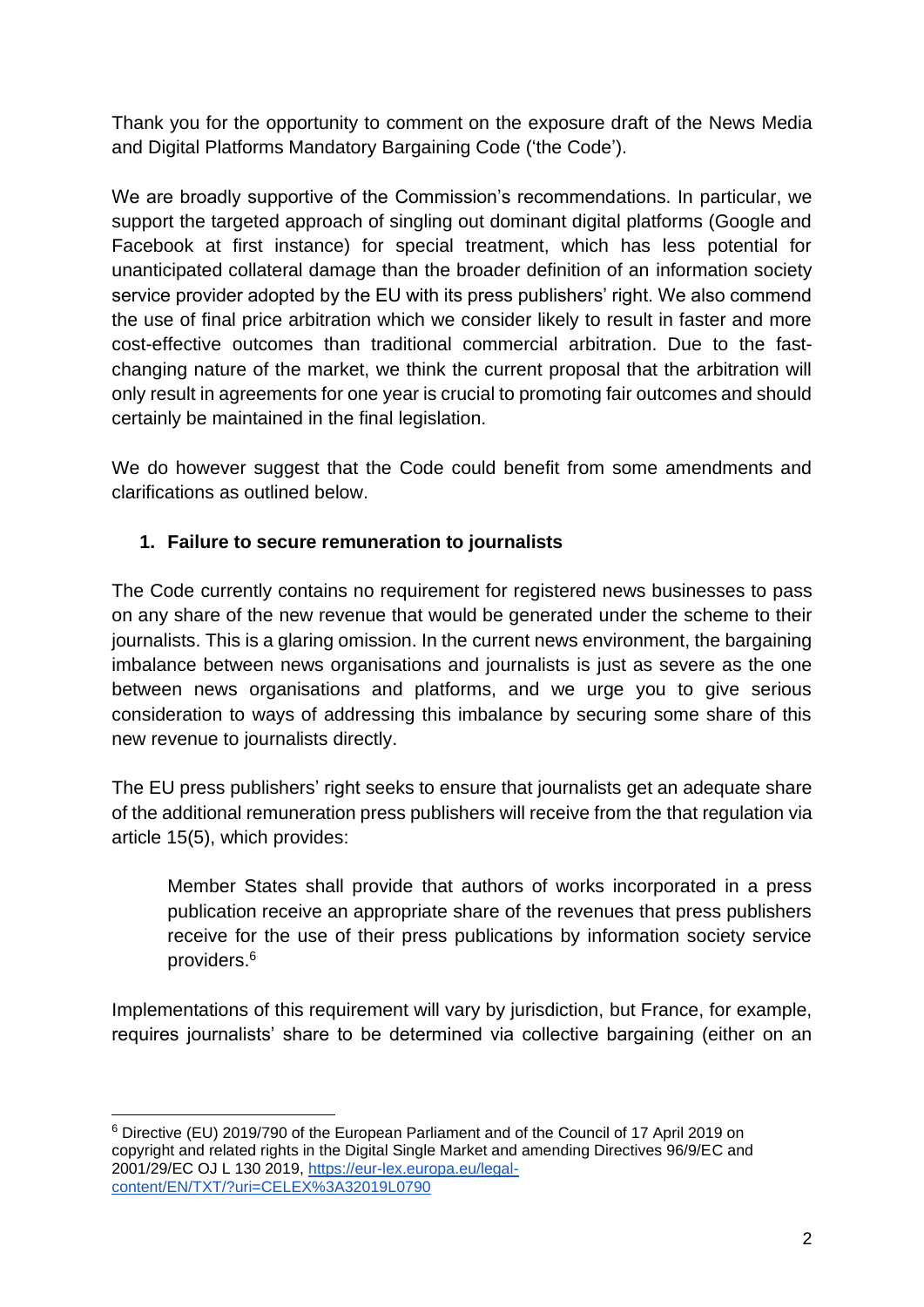organisation level, such as in an EBA, or via industry-wide awards).<sup>7</sup> It also mandates transparency obligations and requires that the share not be considered part of a journalist's ordinary salary but an additional payment. There are other models too. We highly recommend that the Commission investigate the various possibilities and make provision for journalists in this law in order to better satisfy the purposes of the legislation.

### **2. Division 3: Registered news businesses**

In the EU, whoever produces 'press publications' (which, as defined, must be under 'editorial initiative, control and responsibility') is eligible to benefit from the press publishers' right. The Code has much stricter criteria for becoming a registered news business.

Limiting the application of the Code to registered organisations provides welcome certainty, but we suggest that the four tests a news business must fulfill in order to be registered would benefit from fine-tuning. We welcome the professional standards test and content test as likely to limit the Code's application to professional quality news information, and find the Australian audience test non-problematic.

However, we have concerns about combining these tests with the revenue test, which may go too far in privileging established organisations over emerging ones. Although the threshold is not particularly high, it will still mean that new entities and smaller news outlets will not be able to benefit from its provisions, making their larger rivals relatively more profitable and threatening the pluralism of news sources. As drafted, there are already costs associated with becoming a registered news business, and especially with negotiating revenue. Combined with the other three tests, it is our view that this will amply separate out genuine news businesses in a way that does not overly discriminate against small and emerging media outlets. This would also future-proof the law in the event that recent changes in the news market result in different ways of doing things (for example, if we see a new wave of micro news businesses staffed by journalists who have lost their jobs in recent purges).

## **3. Division 4(A): Minimum standards etc**

We are generally supportive of the idea of minimum standards to promote a flow of information between news organisations and platforms. This will facilitate development of new news business models. This responds to a criticism of the EU law, that, by providing money but not information, it can only act as a temporary lifeline rather than helping news organisations find a firmer footing in the long term. However,

 $7$  LOI n° 2019-775 du 24 juillet 2019 tendant à créer un droit voisin au profit des agences de presse et des éditeurs de presse,

[https://www.legifrance.gouv.fr/affichTexte.do?cidTexte=JORFTEXT000038821358&dateTexte=&cate](https://www.legifrance.gouv.fr/affichTexte.do?cidTexte=JORFTEXT000038821358&dateTexte=&categorieLien=id) [gorieLien=id](https://www.legifrance.gouv.fr/affichTexte.do?cidTexte=JORFTEXT000038821358&dateTexte=&categorieLien=id)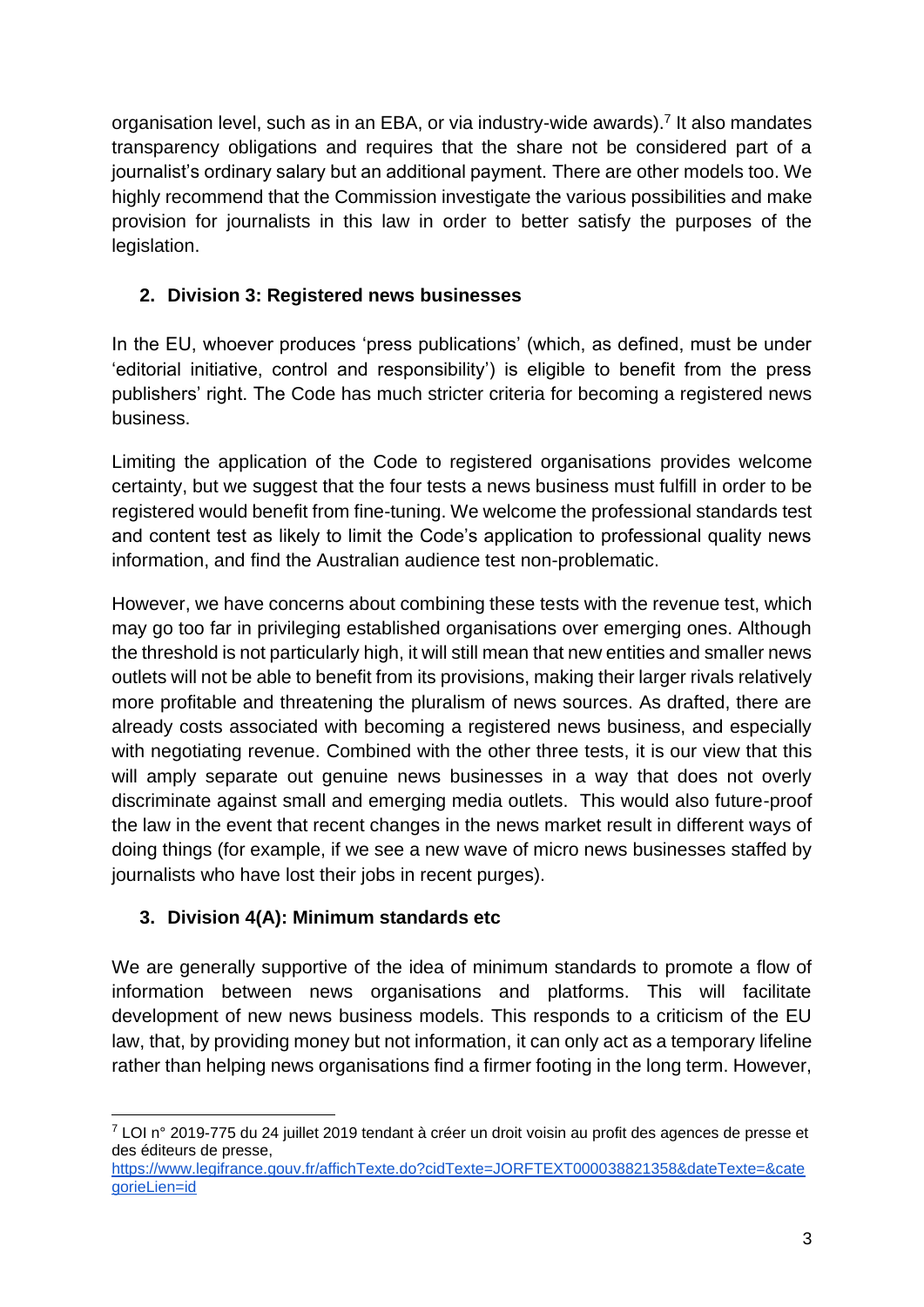we think section 52M in particular requires clarification, especially sub-section 2(e), so that there is certainty about what exactly, platforms would be required to do to comply. We would also suggest that an additional allowance be made to permit urgent technical fixes to the platform's service, in addition to the existing allowance for changes relating to matters of urgent public interest.

## **4. 52ZF(1)(c): Actions covered by the Code**

The Concepts paper refers to 'use of news content' and goes into some detail about the different ways that platforms interact with news content. However, the Code merely refers to the 'making available' of news content without defining what this means. 'Making available' is a term of art in copyright law, and we do not think its meaning in that context adequately captures the legislation's intention. We urge reconsideration of the phrase, or at least additional clarification of the uses it is intended to capture.

## **5. EM 1.97: 'Opt out' rule**

As the explanatory materials to the Code indicate, the final version will include requirements to provide registered news organisations with an explicit option to 'opt out' of having their content included in any service offered by a digital platform. The explanatory materials do not explain how this requirement would work in case of such services as Facebook News Feed or Instagram, where content is provided by individual users and not scraped by Facebook. It seems that the only possibility would be to introduce preventive monitoring of content shared by the users, which could have far-reaching consequences for users' freedom of expression and free opinion. An 'opt out' rule should not be introduced without a thorough consideration of its effect on users and would need to account for different modes of supply of content to digital platforms' services.

### **6. Division 5: Non-discrimination**

It is unclear what 'discrimination' means for the purposes of s 52W. It is crucial to clarify this to make the legislation workable, and particularly crucial because the 'must carry' obligation created by this provision appears to be the entire legal basis on which the obligation to bargain relies.

Further, we note a potential risk that digital platform services may attempt to avoid their obligations to pay by filtering out all Australian news content from their services. The Code does not expressly limit the non-discrimination obligation to *Australian* news businesses, but given the presumption that Parliament does not intend to regulate foreign things unless it expressly says so, this interpretation is arguable and should be foreclosed in the final version of the Code.